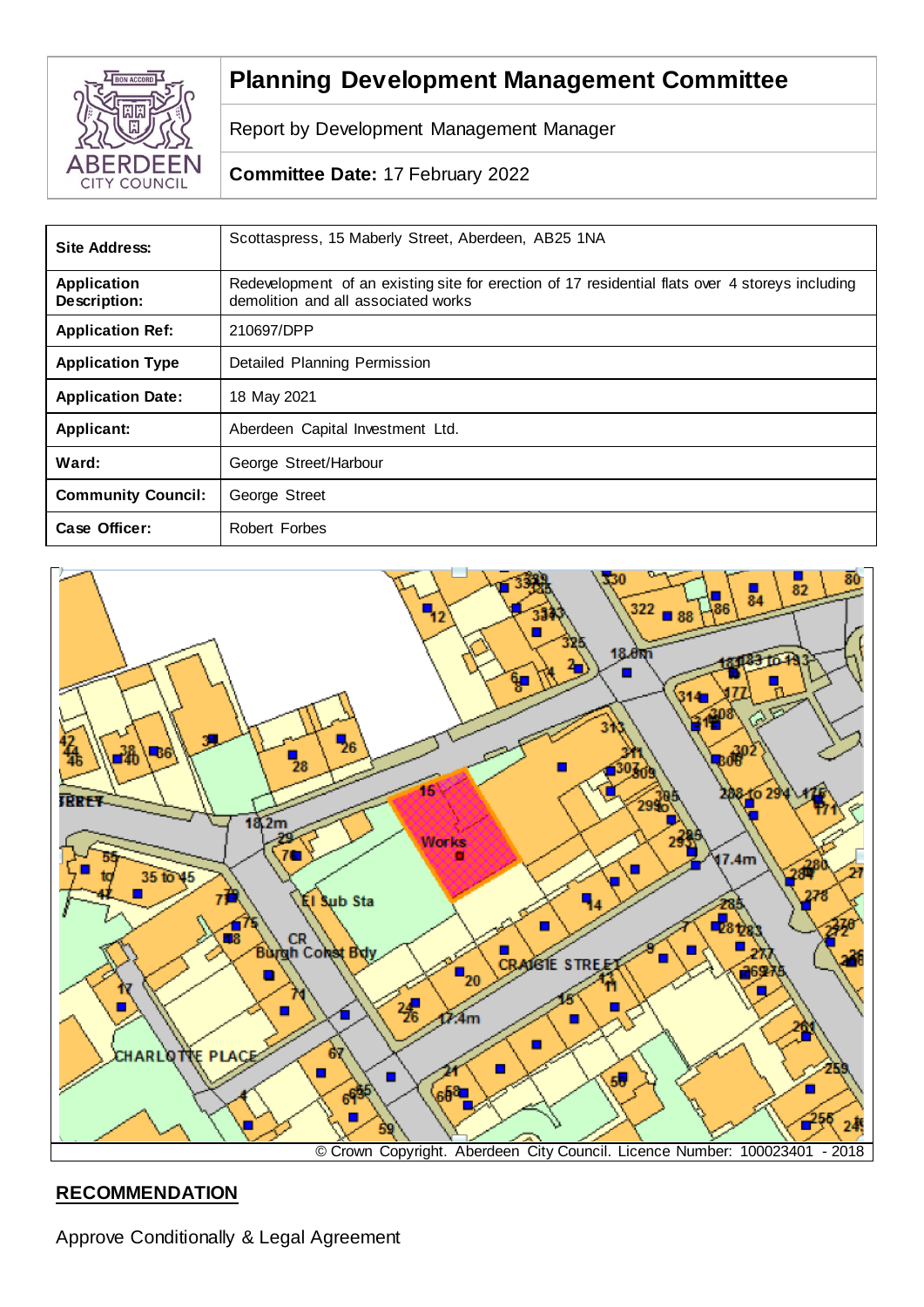## **APPLICATION BACKGROUND**

#### **Site Description**

This vacant site is located within a mixed-use area within the City Centre boundary. It currently accommodates a substantial granite building of 19th century origin and was previously used as a printer's workshop and associated external yardspace. The granite building occupies the entirety of the western half of the site and has a slate clad centre apex pitched roof. It has a dressed granite frontage with string course and window margins and gable feature. The side elevations are constructed of coursed granite blocks. The eastern section of the site is occupied by more modern buildings including an open fronted portal framed shed / yard fronting onto Maberly Street. A vehicle access gate defines the eastern edge of the site at the street boundary and there is no footway at this point. Maberly Street is a relatively narrow road which carries a high volume of through traffic.

The site is bound by Maberly Street to the north, with 3 storey Victorian tenement and the derelict Broadford Works directly opposite facing the site. To the east is a single storey commercial unit and a retail unit. There are 3½ storey traditional tenements fronting onto Craigie Street to the south, the rear of which face directly onto the site. To the west lies an electrical substation, associated yard and residential properties.

| <b>Application Number</b> | Proposal                                                                                           | <b>Decision Date</b>   |
|---------------------------|----------------------------------------------------------------------------------------------------|------------------------|
| 182151/DPP                | Erection of 16 flats over 4 storeys with<br>associated car parking                                 | 05.04.2019             |
|                           |                                                                                                    | Status: Withdrawn      |
| 190982/DPP                | Redevelopment of an existing site for erection of<br>10 residential flats over 3 storeys including | 04.11.2019             |
|                           | demolition and all associated works                                                                | Status: Withdrawn      |
| 200621/DPP                | Redevelopment of an existing site for erection of<br>17 residential flats over 4 storeys including | 10.12.2020             |
|                           | demolition and all associated works                                                                | <b>Status: Refused</b> |

#### **Relevant Planning History**

An appeal against the refusal of the above planning application was submitted to the Scottish Ministers and was dismissed in April 2021. The decision notice is available via the link below:

<https://www.dpea.scotland.gov.uk/CaseDetails.aspx?ID=121398>

## **APPLICATION DESCRIPTION**

#### **Description of Proposal**

Redevelopment of the site to provide 17 flats over 4 floors. Other than one 2 bedroom flat on the top floor, the flats would be 1 bedroom units. All flats would be accessed via a communal entry from the street. The top floor flats would be largely contained within the proposed roof-space, utilising zinc clad box dormers with flat roofed sections on the rear and west elevation elevations. No car parking is proposed. Cycle parking and bin storage would be provided within a ground floor storage area at the east end of the site. The proposed building would occupy in excess of 50% of the site and would have a high percentage of single aspect flats (with windows either solely facing the street or the rear garden). The building would have a continuous built frontage to the street with no setback, reflecting the pre-existing building line. A communal open space area and some small private garden areas would be provided for residents at the rear of the site, although the communal garden would be significantly shaded by buildings and boundary walls. The existing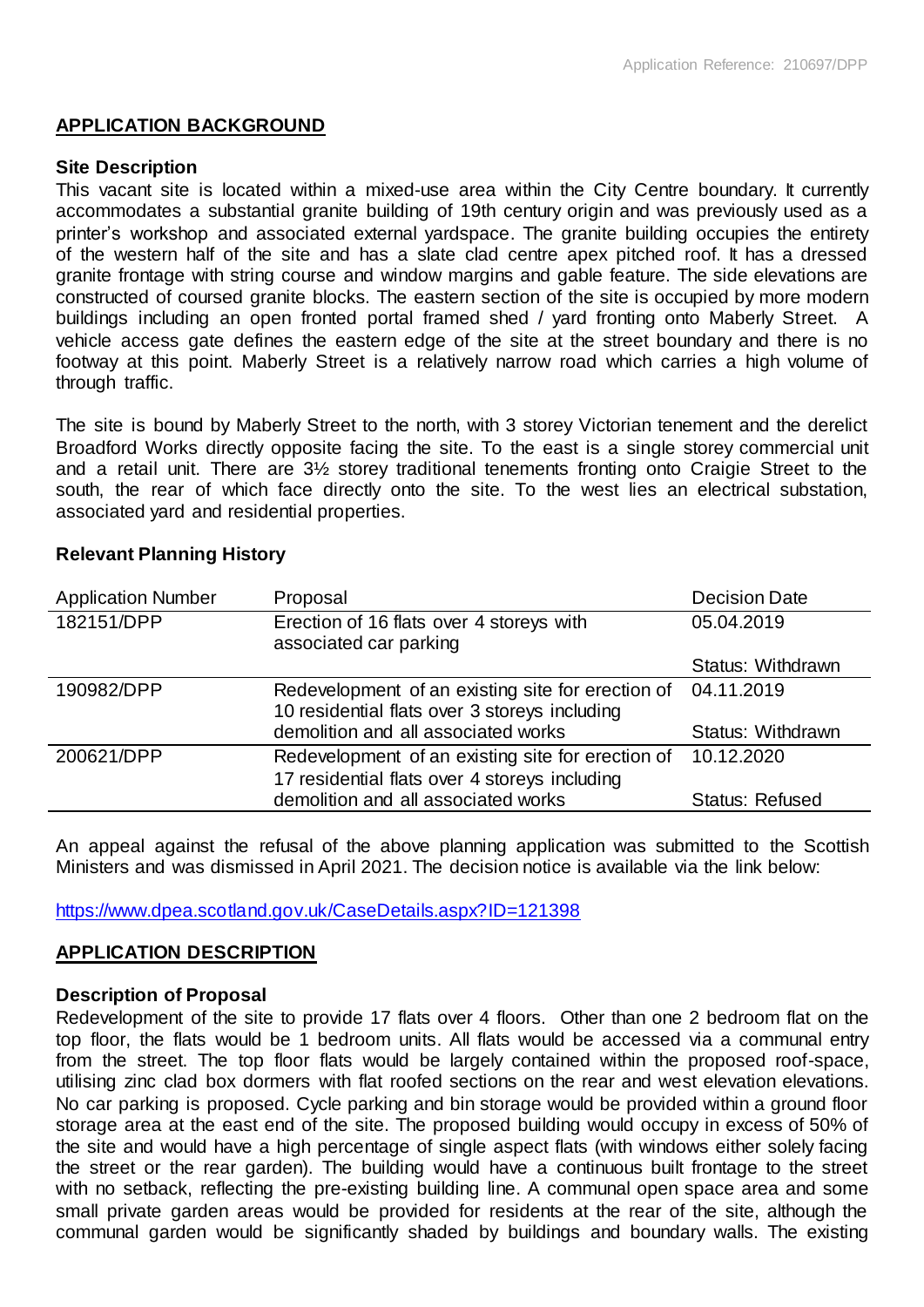granite boundary walls would be reduced in height to 3m. The rear wall of the proposed building would be 8m from the existing rear wall of the site at its closest point, with the rear wall of the western section being 17m from the rear wall.

External materials would include natural (re-used) granite and some zinc cladding to infill sections and the dormer on the frontage and natural slate on the pitched roof sections. The rear and side elevations would be largely finished in smooth beige render. Grey painted timber framed doors and windows are proposed. Synthetic membrane would be used on the extensive sections of flat roofs but this would not be visible from ground level.

Notwithstanding the statement in the supporting Planning Statement submitted with the planning application that "all of the proposed flats would be provided as affordable housing, with negotiations for these to be purchased by a Registered Social Landlord underway" the applicant has now advised, via his agent, that he wishes the affordable housing waiver to be applied, whereby none of the proposed flats will be categorised as, or delivered as affordable homes, but instead the development will be comprised solely of mainstream flats.

## **Amendments**

In agreement with the applicant, the following amendments were made to the application:

 Revised layout/elevations relative to the original proposal and the submission of a revised noise assessment

## **Supporting Documents**

All drawings and supporting documents listed below can be viewed on the Council's website at:

[https://publicaccess.aberdeencity.gov.uk/online](https://publicaccess.aberdeencity.gov.uk/online-applications/applicationDetails.do?activeTab=documents&keyVal=QTAULVBZJT700)[applications/applicationDetails.do?activeTab=documents&keyVal=QTAULVBZJT700](https://publicaccess.aberdeencity.gov.uk/online-applications/applicationDetails.do?activeTab=documents&keyVal=QTAULVBZJT700)

- Planning Statement;
- Design Statement;
- Site Investigation / Risk Assessment;
- Drainage Strategy and Flood Risk Assessment (FRA);
- Noise Impact Assessment (NIA);
- Walk to school Report.

#### **Reason for Referral to Committee**

The application has been referred to the Planning Development Management Committee because in excess of 5 objections have been received and the local Community Council object.

## **CONSULTATIONS**

**ACC - Housing –** This development is included within the Strategic Housing Investment Plan for delivery as 100% affordable housing. A RSL has been identified to purchase the units from the developer. The proposed mix meets housing need and demand. The site falls within the affordable housing waiver zone.

**ACC - Schools Estates Team –** The proposed site falls within the school catchment areas for Aberdeen Grammar School and Skene Square School. Given that the proposal is for largely onebedroom flats, it is not expected that this development will have any significant impact on pupil numbers or the pupil capacities of these schools.

**ACC - Waste and Recycling –** No objection. Advise that provision of waste / recycling bins at the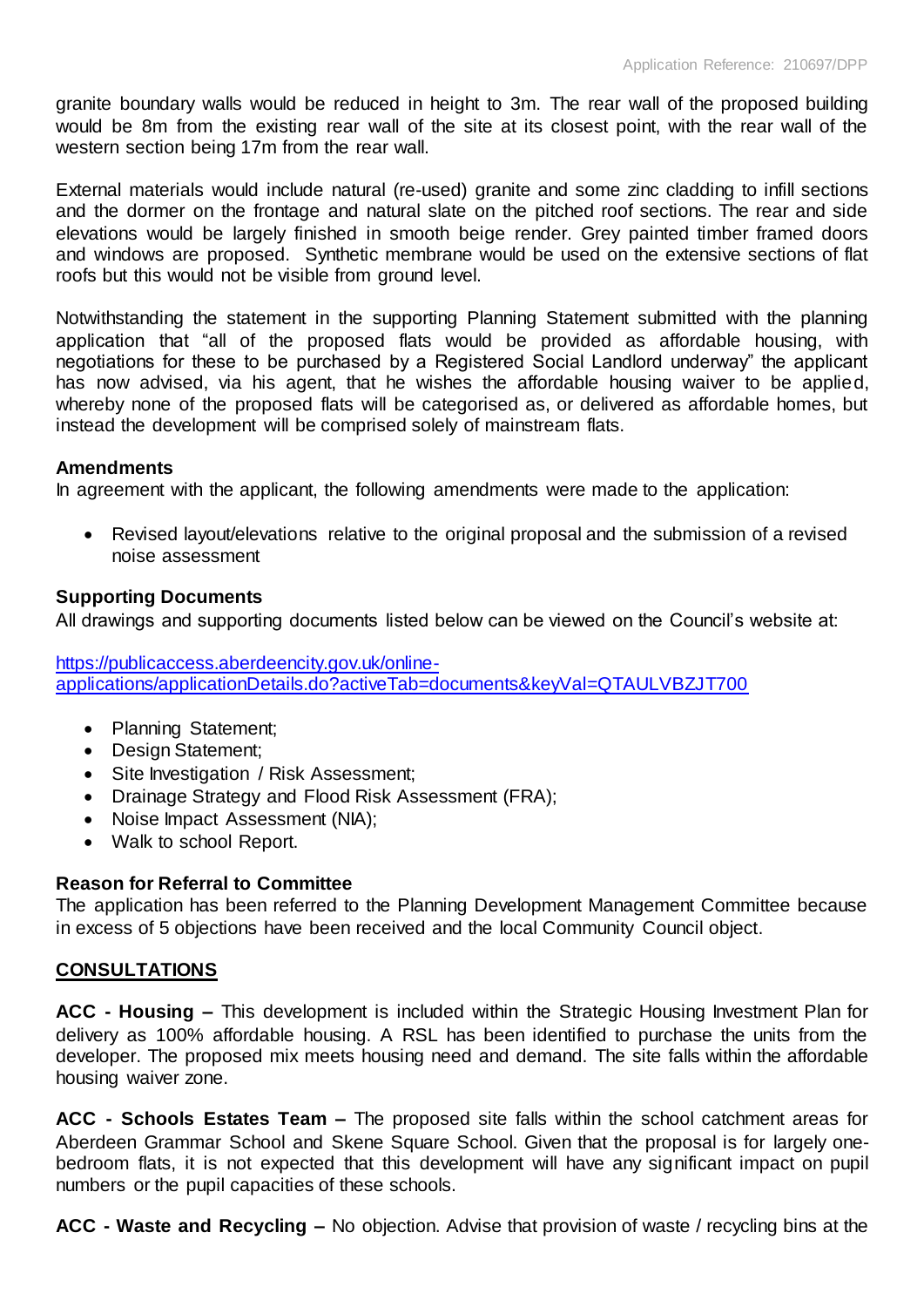site is required. No garden waste will be provided for flat residences as it is assumed grounds will be maintained as part of a service charge for the building and undertaken by a commercial contractor.

**ACC - Developer Obligations –** No objection. Advise that financial contributions are required for, healthcare facilities (£6,001), open space (£1,903) and community facilities (£19,016).

**ACC - Environmental Health –** No objection subject to implementation of noise mitigation measures in order to protect the amenity of prospective residents due to road noise and the adjacent electrical substation.

**ACC - Roads Development Management Team –** No objection on parking, road safety, servicing, or traffic generation grounds. Express concern regarding the existing footway on Maberly Street and request that this is upgraded. Advise that the extent of cycle parking is acceptable but request further details. Advise that there will also be a requirement for car club contributions in order to address the lack of car parking on site. No drainage concerns.

**ACC - Contaminated Land Team** – No objection. Recommend that a condition is imposed to address potential contamination due to the previous industrial use of the site.

**ACC – Flooding** – No objection subject to implementation of SUDS measures.

**Scottish Water** – No objection. Advise that there is sufficient wastewater treatment capacity at Nigg.

**George Street Community Council –** Advise that affordable city centre housing and granite retention / re-use is welcome but raise the following concerns and consider that there would be an adverse impact on the amenity of existing residents:

- Inadequate community engagement;
- Overdevelopment of the site;
- Inadequate provision of on site car parking, including disabled parking and EV charging;
- Inadequate bin storage provision;
- Inadequate pedestrian / wheeled access / egress due to restricted pavement width;
- Shading of footpath / street by the building. Request that building line is set back from the street;
- Potential disturbance to occupants of ground floor flats due to proximity of pavement (need for nuisance prevention measures to windows / doors);
- Loss of granite from west boundary;
- Obstruction of light to gardens and flats on Craigie Street;
- Structural stability concerns due to poor ground conditions;
- Need for connection to the district heating network.

## **REPRESENTATIONS**

11 objections have been received raising the following concerns:

- Overdevelopment of the site (excessive building height / footprint / density);
- Overshading / overlooking / loss of sunlight / daylight to adjacent residential premises;
- Traffic management impact, including servicing / delivery arrangements;
- Increased car parking pressure / lack of parking;
- Absence of electric vehicle charging;
- Lack of need for more flats: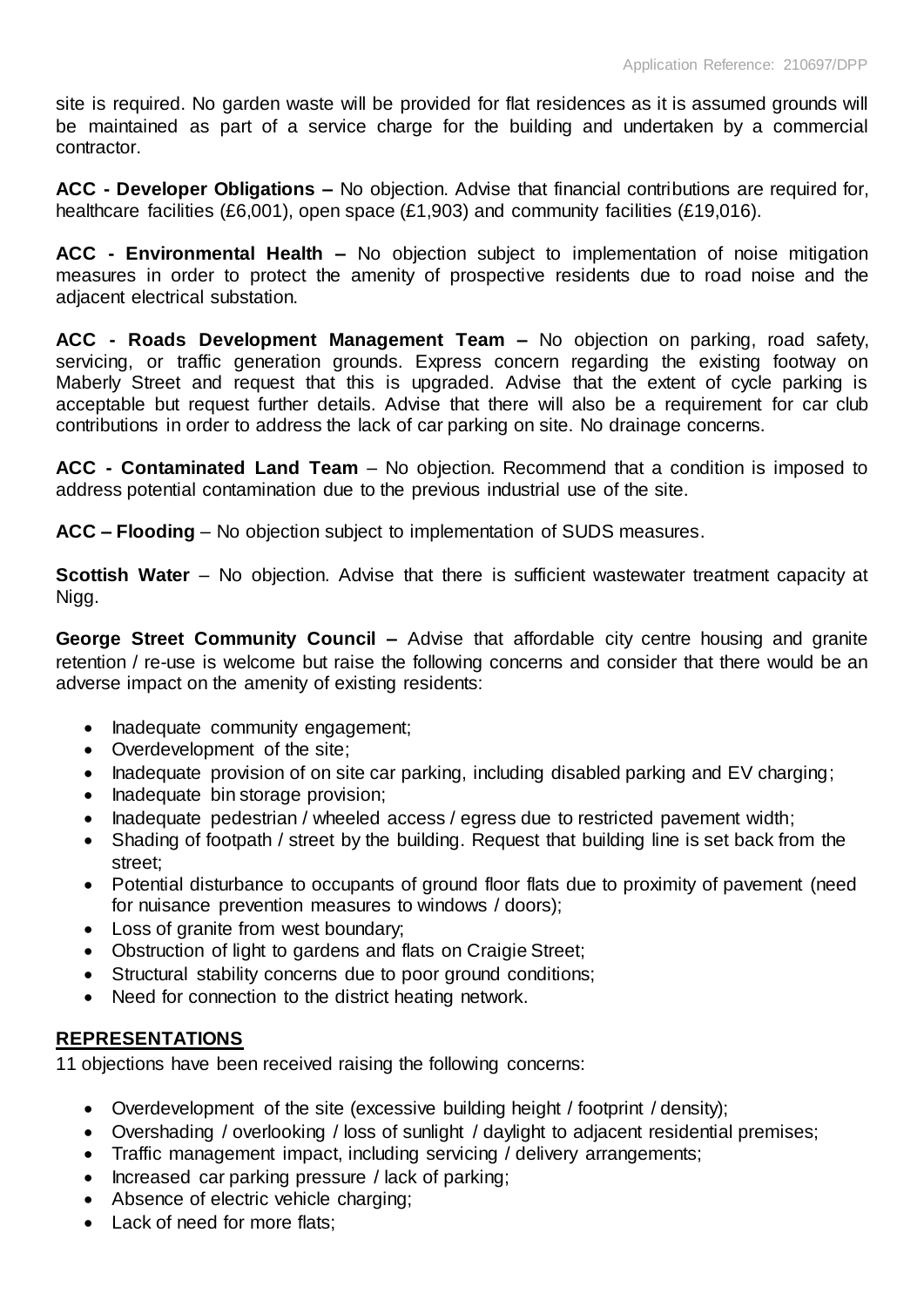- Loss of granite building and boundary wall on south boundary;
- Loss of private views from adjacent flats;
- Unsuitable ground conditions / contamination;
- Potential overspill refuse / waste impact on street;
- Security / boundary treatment;
- Alternative commercial use of site more appropriate;
- Potential use as "Airbnb";
- Noise impact on proposed residents / conflict with adjacent substation site;
- Impact on adjacent garden ground;
- Inappropriate materials:
- Site not identified in local plan or related urban capacity study for development;
- Conflict with planning policy (ALDP policies H1: Residential Areas H2 Mixed-Use Areas, H4 Housing Mix, D1 Quality Placemaking and D5 Our Granite Heritage. Proposed 2020 LDP: H1 Residential Areas, H2 Mixed Use Areas, D1 Quality Placemaking, D2 Amenity, D5 Landscape design, D6 Historic Environment, D7 Our granite Heritage, D8 Windows and Doors, LR1 Land Release Policy);
- Inappropriate design.

## **MATERIAL CONSIDERATIONS**

#### **Legislative Requirements**

Sections 25 and 37(2) of the Town and Country Planning (Scotland) Act 1997 require that where, in making any determination under the planning acts, regard is to be had to the provisions of the Development Plan and that determination shall be made in accordance with the plan, so far as material to the application unless material considerations indicate otherwise.

#### **National Planning Policy and Guidance**

Scottish Planning Policy 2014 (SPP) expresses a presumption in favour of development that contributes to sustainable development.

#### **Strategic Development Plan**

The current Aberdeen City and Shire Strategic Development Plan 2020 (SDP) was approved by Scottish Ministers in September 2020 and forms the strategic component of the Development Plan. No issues of strategic or cross boundary significance have been identified.

#### **Local Development Plan**

Section 16 (1)(a)(ii) of the Town and Country Planning (Scotland) Act 1997 requires that, where there is a current local development plan, a proposed local development plan must be submitted to Scottish Ministers within 5 years after the date on which the current plan was approved. The extant local development plan [Aberdeen Local Development Plan 2017 (ALDP)] is now beyond this 5-year period. The Proposed Aberdeen Local Development Plan 2020 has been submitted to the Planning & Environmental Appeals Division at the Scottish Government in July 2021. The formal examination in public of the Proposed Local Development Plan 2020 has commenced with reporters appointed. Material consideration will be given to the Proposed Local Development Plan 2020, in the context of the progress of its examination, in the assessment of planning applications.

Given the extant local development plan is beyond its five-year review period consideration, where relevant, should be given to paragraph 33 of the Scottish Planning Policy (2014) which states:

"Where relevant policies in a development plan are out-of-date or the plan does not contain policies relevant to the proposal, then the presumption in favour of development that contributes to sustainable development will be a significant material consideration."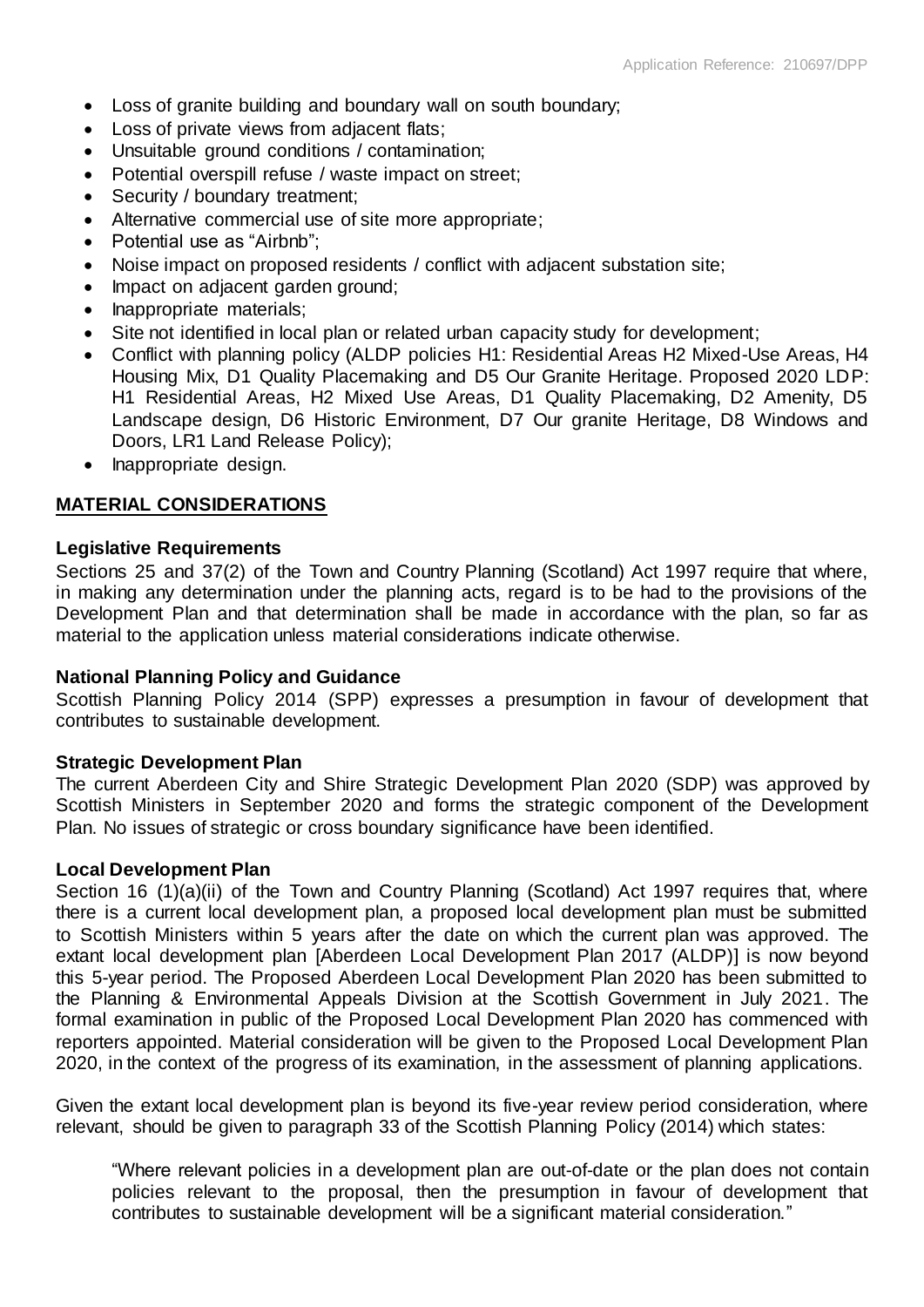The following ALDP policies are relevant –

Policy H2 - Mixed Use Areas Policy H3 - Density Policy H5 - Affordable Housing Policy D1 - Quality Placemaking by Design Policy D2 - Landscape Policy D5 - Our Granite Heritage Policy NC1 - City Centre Development – Regional Centre Policy I1 - Infrastructure Delivery and Planning Obligations Policy T2 - Managing the Transport Impact of Development Policy T3 - Sustainable and Active Travel Policy T5 - Noise Policy NE4 - Open Space Provision in New Development Policy NE6 - Flooding, Drainage and Water Quality Policy R2 - Degraded and Contaminated Land Policy R6 - Waste Management Requirements for New Development Policy R7 - Low and Zero Carbon Buildings, and Water Efficiency Policy CI1 - Digital Infrastructure

## **ALDP Supplementary Guidance (SG) and Technical Advice Notes (TAN)**

Harmony of Uses Landscape Flooding, Drainage and Water Quality Green Space Network and Open Space Resources for New Development Noise Transport and Accessibility Planning Obligations Materials (TAN), March 2020

## **Proposed Aberdeen Local Development Plan 2020 (PALDP)**

The PALDP was approved at the Council meeting of 2 March 2020. A period of representation in public was undertaken from May to August 2020 and it has since been submitted to the Scottish Government Planning and Environmental Appeals Division for Examination in Public. The PALDP constitutes the Council's settled view as to what the final content of the next adopted ALDP should be and is now a material consideration in the determination of planning applications. The ALDP will continue to be the primary document against which applications are considered. The exact weight to be given to matters contained in the PALDP (including individual policies) in relation to specific applications will depend on whether –

- such matters have or have not received representations as a result of the period of representations in public for the Proposed ALDP;
- the level of representations received in relation to relevant components of the Proposed ALDP and their relevance of these matters to the application under consideration.

The foregoing can only be assessed on a case-by-case basis. In relation to this particular application, the policies in the PALDP substantively reiterate those in the ALDP. The following policies are relevant: H2- Mixed Use Areas; D1- Quality Placemaking; D2 Amenity, D5 Landscape design, D6 Historic Environment, D7 Our granite Heritage, R7- Renewable & Low Carbon Energy Development; R8- Heat Networks.

## **Other Material Considerations**

City Centre Masterplan (CCMP)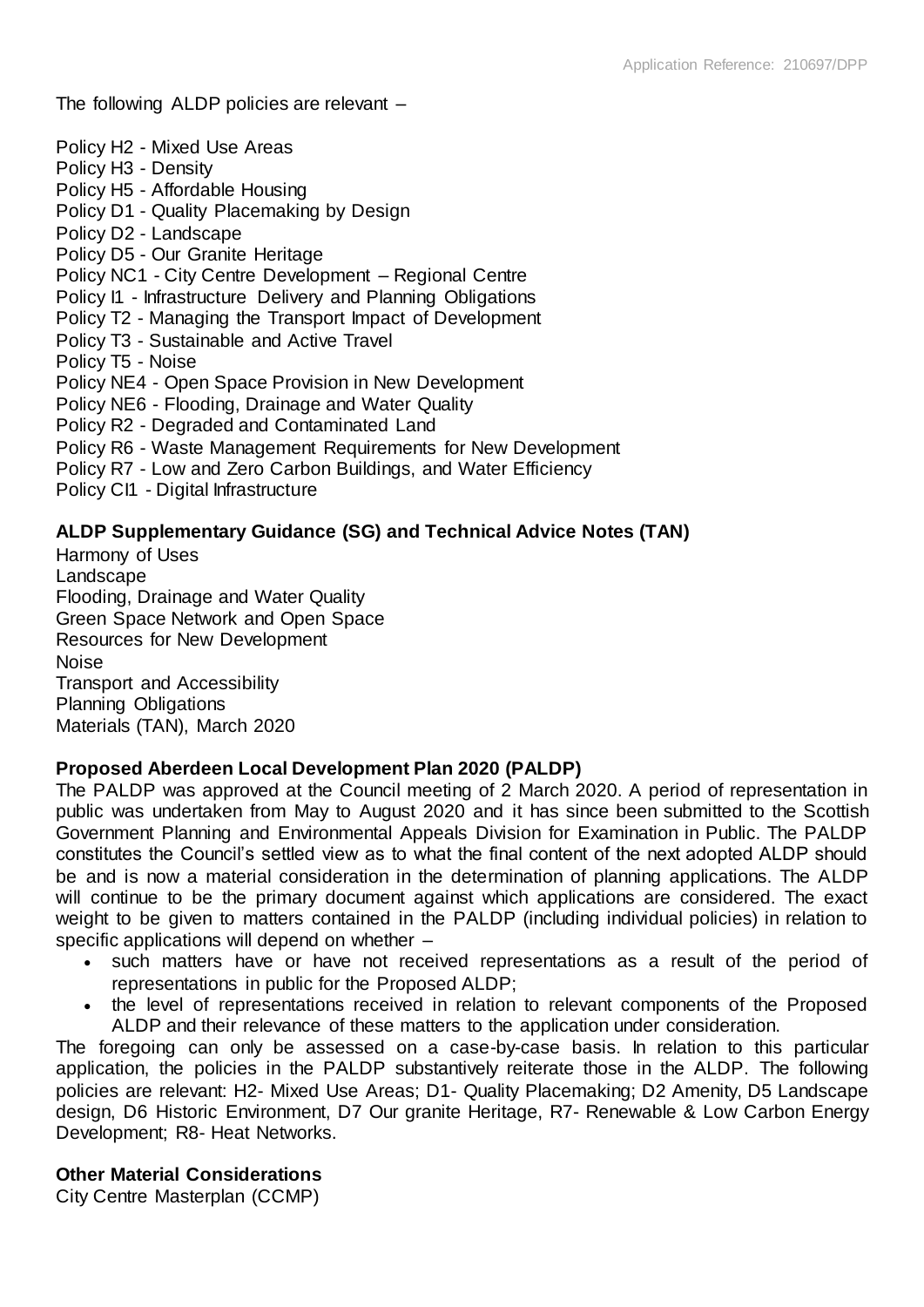## **EVALUATION**

#### **Principle of Development**

The delivery of residential development on a disused brownfield site within the built-up area of the city which is accessible by public transport accords with the SPP presumption in favour of development that contributes to sustainable development. Although the SDP forms part of the Development Plan, the proposal is of a scale and nature that does not result in strategic or cross boundary impacts and does not therefore require to be assessed against the SDP.

The site is both located within the City Centre boundary and within a mixed-use area, as such Policies NC1 - City Centre Development – Regional Centre and H2 - Mixed Use Areas apply. The City Centre Masterplan (CCMP) is also a material consideration.

Policy NC1 advises that development within the city centre must contribute towards the delivery of the vision for the city centre as a major regional centre as expressed in the CCMP and Delivery Programme. A key aim of the CCMP is to increase the level of residential units within the city centre. The proposed development would have no impact on any existing retail or office units and given that the proposal would provide flats, the development is considered to be in compliance with Policy NC1 and the CCMP, although the site lies outwith the city centre boundary identified in the CCMP. Compliance with ALDP Policy H2, and wider topic-based policies is addressed below.

#### **Residential Amenity**

ALDP policy H2 advises that applications for new development must take into account the existing uses and character of the surrounding area and avoid undue conflict with the adjacent land uses and amenity. Where new housing is proposed, a satisfactory residential environment should be created which should not impinge upon the viability or operation of existing businesses in the vicinity. In the case of this application site, Maberly Street is largely residential, however other uses, such as retail units, a dance studio, public houses and take-aways, amongst others, can be found on the surrounding streets. The proposal would therefore result in no change to the overall character of the area and there are considered to be no insurmountable conflicts of use.

ALDP Harmony of Uses SG states:

"Whilst it is reasonable to expect an adequate level of residential amenity, urban centres are lively and vibrant places and those who live there should not expect that the amenity would be comparable of that of a purely residential area.

Developers proposing residential developments in the city centre must be mindful of the location of licensed premises and noisy uses. Appropriate measures, such as more stringent noise attenuation, may need to be undertaken as part of any such development in order to maintain an acceptable level of residential amenity.

Proposals for new residential development or conversion of existing premises to residential use will only be allowed in parts of the city centre where a suitable residential amenity will be secured."

As mentioned within Policy H2, aspects of amenity require careful consideration for any new development and issues such as overlooking, impact on privacy and overshadowing have all been highlighted through representations. In this instance the application is sited within a mainly residential area and therefore the use will have a neutral impact on the surrounding properties given they will fall within the same use class. While it is noted that this development is in close proximity to neighbouring residential properties to the north and south, this is expected given the site's City Centre location. In terms of the proposed design solution, it is considered that such impacts are minimised to an acceptable level, given the need to maintain a level of amenity for the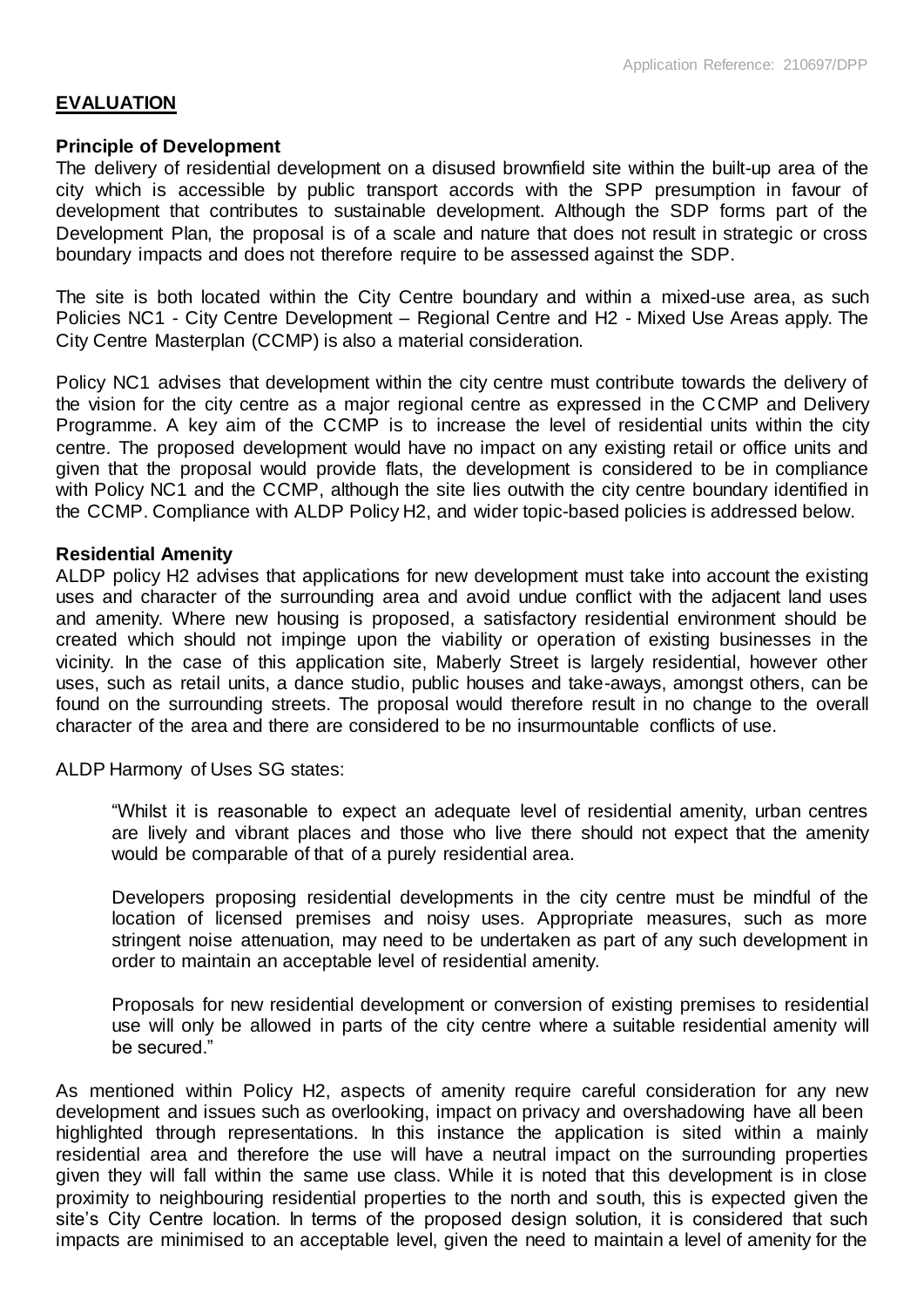future occupants of the proposed flats. In terms of overlooking and privacy, windows facing north are separated from windows of the closest residential properties by a public road, while those facing south would be set back from the existing boundary wall by around 9m meaning that a window-to-window distance at the closest point (relative to the flats to the south) in excess of 20m is achieved. Although the window arrangement on the rear elevation proposes extensive use of glazing, such that there would be potential overlooking neighbours to the south from upper floor flats, no balconies are proposed, and such overlooking would be at an acceptable distance.

While it is appreciated that the front part of the proposed development would be taller than the existing building (around 600mm higher), given its urban location, and the reduced footprint relative to the existing building, there would be no substantive impact on surrounding properties in terms of sunlight, daylight or overshadowing. The flatted development along Craigie Street is to the south of the site and therefore will not be affected by any loss of sunlight or overshadowing. The impact on the commercial premises to the east and west would not be a concern. Any impact on the private garden area to the west would only be early in the morning, as such it is considered that there would be no significant adverse impact. While the area to the north would be affected by loss of daylight and overshadowing, this encompasses the public road and the south-eastern area of the derelict Broadford Works site. Therefore, existing residential amenity to the north will not be affected by this development. Any temporary impacts on amenity associated with demolition (e.g. dust / noise generation) could be addressed by use of condition. Overall, it is considered that the current levels of daylight and sunlight will not be adversely impacted upon and there are no concerns that overshadowing will impact on any existing residential amenity.

With regards to the amenity of the proposed development, a NIA has been submitted due to the site proximity to neighbouring commercial premises and other noise sources (e.g. substation and traffic). The NIA recommends noise attenuation measures to windows in order to address this matter and the additional noise impact created due to the proximity of an electrical substation site. The assessment has been reviewed by the Council's Environmental Health Service, who find the assessment and mitigation measures identified in the document to be appropriate. Such mitigation measures outlined in that assessment can be addressed by condition.

The Landscape Supplementary Guidance advises that individual flats shall be designed to make the most of any opportunities offered by the site to optimise views and sunlight. In this case, while some of the flats are single aspect either looking to the north or the south, all living space/ bedrooms within the proposed flats have windows sufficient for letting daylight into the building. In terms of outlook, the flats to the rear will look onto the amenity space, while the flats to the front will overlook Maberly Street and Broadford Works beyond. The deep floorplate of part of the proposed building is considered to be particularly challenging as this has resulted in single aspect flats and restricted potential for natural ventilation and sunlight penetration to the flats, which is not considered to be a highly sustainable solution. There is a tension with PALDP Policy D2 because not all units have a public face onto the street and the single aspect units to the front don't have a private face onto an enclosed garden or court. However, the development would have a public face to the street which would provide surveillance and an active street frontage. It would also have a private face to an enclosed courtyard / garden and residents would all have access to an external seating area. This tension does not therefore warrant refusal. There is no ACC design standard or policy which specifically precludes use of single aspect flats and it is recognised that the design of flatted developments in constrained urban sites is challenging. It is accepted that the occupants of the ground floor north facing flats fronting Maberly Street will have a particularly poor level of amenity due to their proximity to / intervisibility with the pavement and road and lack of any private garden ground or scope for screening.

Due to the position of the building adjacent to the street there would be no opportunity for intervening screening / soft landscaping at the site frontage and occupants of the flats at the frontage would be exposed to road / street noise. This is a situation which is common in central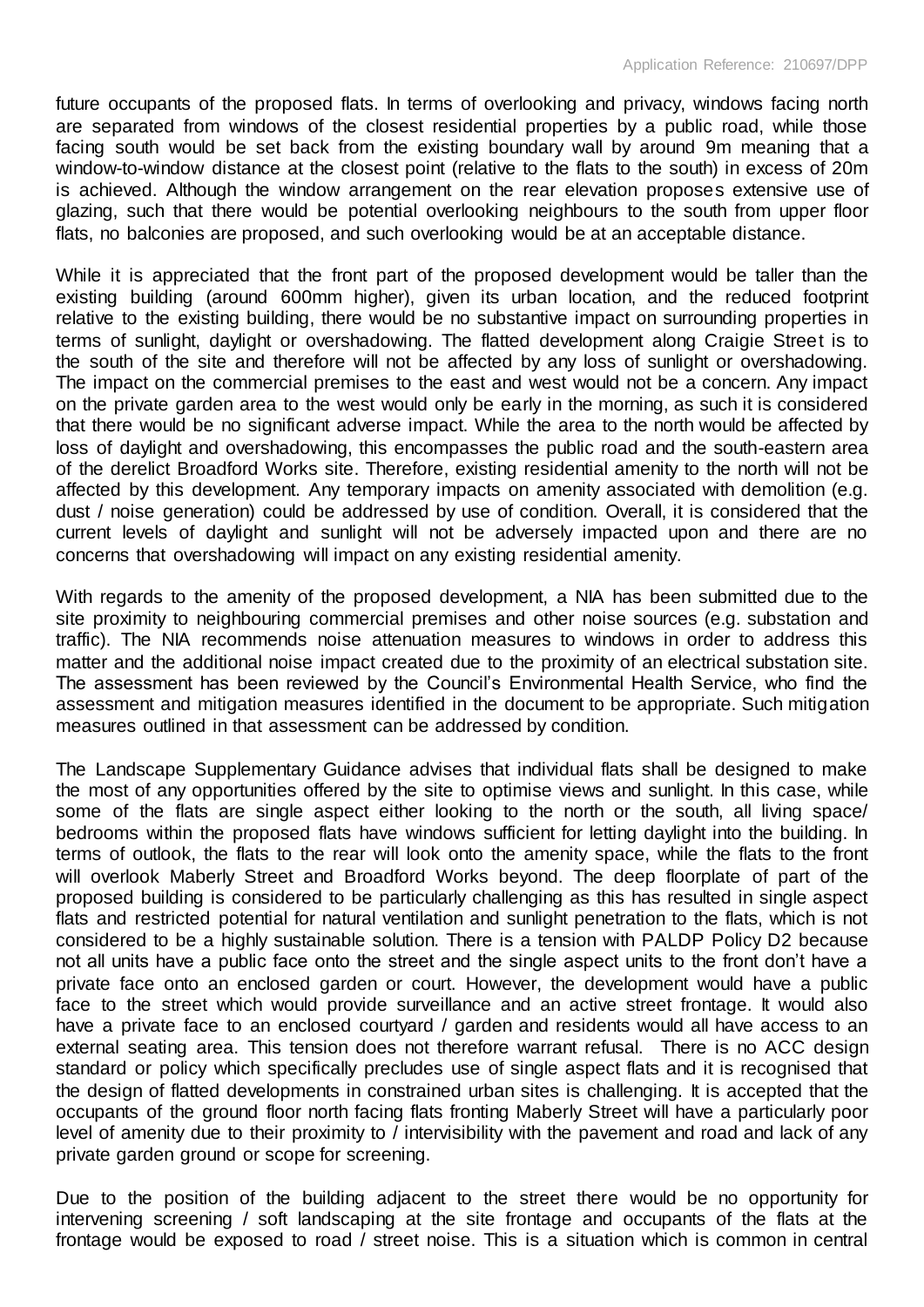urban areas. However, the single aspect nature of the flat layouts and the narrow nature of the pavement along the site frontage presents an additional amenity challenge in this instance. The Community Council has identified a relevant concern that occupants of the ground floor flats could be affected by disturbance such as anti-social behaviour (e.g. knocking of windows / doors). Whilst it is agreed that setting the building back from the street would address this concern, it is considered desirable from a design perspective to respect the existing building line. The design of the development has been amended such that the proposed westmost ground floor flat would have a dual aspect and its bedroom window would be located on the rear elevation. Whilst the proposed single aspect ground floor flat would have a particularly restricted amenity, the applicant has declined to amend the development to address this concern. However, the overall level of amenity is considered acceptable given the site's City Centre location.

Significant usable external amenity space would be provided for residents on site (around 240m square metres in total). Although this space would not be public and would not fully achieve the expectations of policy NE4, this is not unusual in a city centre development where sites are generally constrained. Access to open space is particularly challenging as there is limited provision of public open space within the wider area. The nearest significant open space area is Union Terrace Gardens, which is currently being redeveloped. However, it is considered that this deficiency / policy tension can be addressed by securing financial contribution for enhancement of open space outwith the site as requested by the developer obligations consultee.

Overall, it is considered that the level of residential amenity currently experienced by neighbouring properties would not be adversely impacted as a result of this development. It is also considered, with the aid of mitigation measures, that significant adverse impact on the development from neighbouring properties or conflict with adjacent uses is unlikely to occur. It is recognised that residents would benefit from ready access to the many amenities and facilities available within the city centre (including the urban realm and other uses such as retail and commercial uses and healthcare facilities). Subject to imposition of suitable conditions, the proposal would therefore accord with Policies H2 and T5 and related guidance.

#### **Design**

It is recognised that a design statement has been submitted in attempt to justify the design solution relative to policy D1 and the design of the scheme has been significantly amended in attempt to address design concerns (e.g. re-use of granite). Whilst in terms of policy D5, the retention and re-use of the building in its existing form is desired, the principal of redevelopment of the site for residential use has previously been accepted. It is recognised that no alternative proposals for re-use / conversion of the building have been submitted. Furthermore, the form of the existing building does not make it readily convertible to residential use due to the large floor plates and position of walls on the site boundaries. The building has no statutory protection, due to being unlisted and located outwith a conservation area.

The scale (height) and frontage treatment of the proposed building is considered to be appropriate for its built context and would be a suitable addition to the street scene. It is recognised that the massing / footprint, form and detail of the scheme raises significant challenges which is reflected by the objections. It is considered that a dual aspect flatted development of reduced footprint / gable width would be a preferable and more sustainable design solution, resulting in increased separation with existing flats and increased garden ground. However, this would result in a significant reduction in density / numbers of flats which would not accord with the densification objective of ALDP policy H3. The proposal requires to be determined as proposed on the basis of its compliance with relevant design policy and guidance and other relevant material consideration, including the appeal decision. The previous proposal was not refused on the basis of overdevelopment and there has been no intervening change in planning policy since the appeal decision.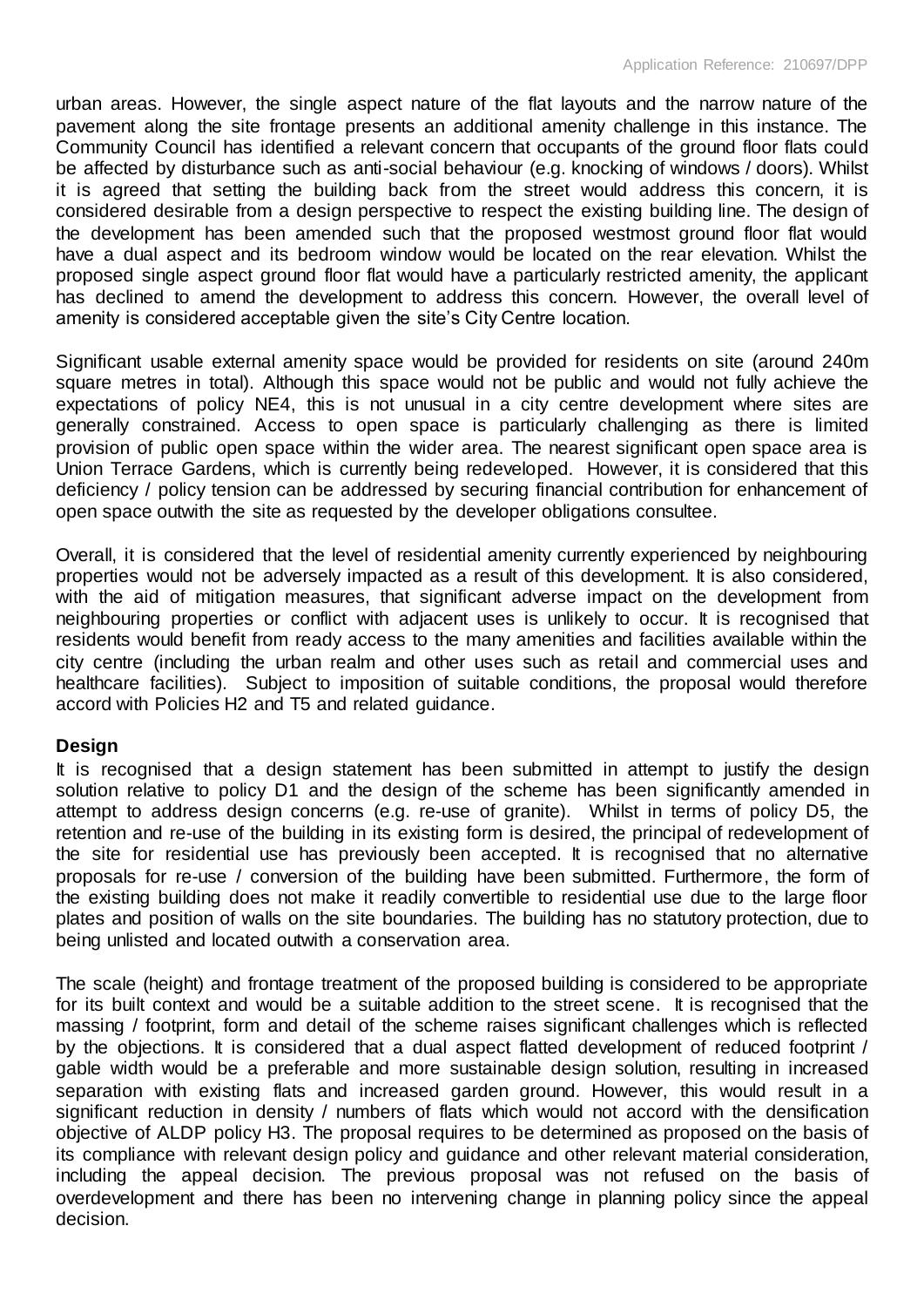The proposal has been amended to address the concerns regarding the limited re-use of granite from the downtaking of the existing building as expressed in the previous refusal and appeal decision. It is considered that the revised design solution proposed achieves the objective of finishing the north elevation and visible north ends of the east and west elevations in granite recycled from the site. It is therefore considered to satisfy the objective of ALDP policy D5.

The other materials proposed are considered appropriate for the development and its context. Whilst a small element of zinc cladding is proposed on the front wall, this is considered appropriate in order to highlight the transition between the retained (western) section of the building and the re-used granite which would be used to face the eastern section of the frontage. Whilst smooth render is proposed on the rear and part of the side elevations, in contrast with historic residential developments which are constructed in natural granite, these elements would not be visible or prominent from any public place. The use of slate clad pitched roofs on the visible sections of the roof is particularly welcome and in keeping with the context.

## **Granite Reuse**

With regard to retention and re-use of granite the Materials TAN states:

"Existing local granite contributes to Aberdeen's identity and distinctive sense of place. All existing granite should be valued, retained and re-used;

• Where new developments require granite to be taken down, as much of the down-takings as possible should be re-used in the new development;

• The retention and re-use of existing granite is also more sustainable than the introduction of new materials."

In order to comply with policies D1 and D5 and related Materials TAN, amendment of the scheme was requested such that granite down-takings are used on the entire north elevation and more substantively used on the return sections of the east and west elevations which are visible from the street. The agent has agreed to this request. Granite would also be retained / reused on the boundary walls.

#### **Transport Impacts**

Policies T2 - Managing the Transport Impact of Development and T3 - Sustainable and Active Travel advise that new developments should provide sufficient measures to minimise any traffic impact that may occur as a result of the development. Likewise, new developments should maximise opportunities for sustainable development and should be accessible by a range of transport modes.

In this case the development is located within the City Centre and does not provide any car parking spaces. The site is readily accessible by other modes of transportation such as walking, cycling and buses, due to its central location, with regular bus services nearby on George Street and other streets. In addition, the site would be close to the City's bus and train stations. The submitted Walk to School report demonstrates that the site has good access to nearby schools and states that no network interventions are required. It has been reviewed and accepted by ACC Roads officers. In light of this, given the central location of the development and the variety of transport modes that can be used to access the site, the proposal is considered acceptable in terms of relevant transport policy.

Lack of parking provided within the site has been raised as a concern in the objections received for this application. However, the Planning Authority are promoting car parking free developments within the City Centre to encourage sustainable development in accordance with the objectives of alleviating issues such as traffic congestion and climate change, by discouraging car use and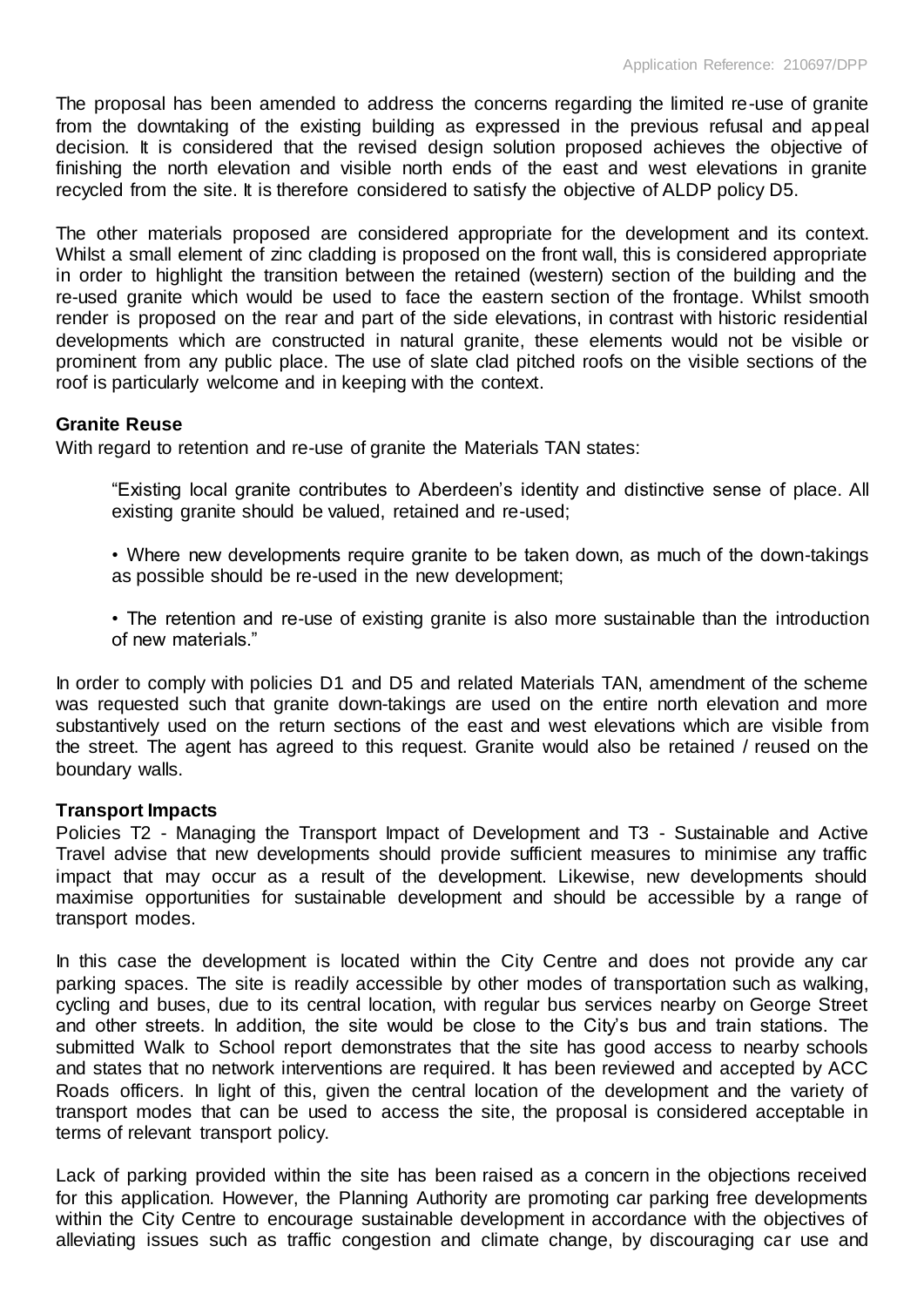incentivising modal shift. Given the central location of the site, it is likely that the development would result in low car usage, relative to more peripheral locations. In addition, given that the site lies within one of the Council's Controlled Parking Zones, on-street car parking in such areas is regulated. It is recognised that future occupants of the site may be entitled to apply for parking permits for neighbouring streets within this zone, thereby increasing on-street car parking pressure. This is an area where there is already an overprovision of parking permits issued to residents and thus reliance solely on the car club is not ideal. However, this would unlikely have a significant impact on existing parking pressure and does not in itself warrant refusal on safety grounds. Use of developer contributions towards implementation and use of the city car club is recommended in this case in order to reduce such on-street parking pressure. It is recognised that there is limited prospect of the Broadford Works development being implemented in the near future, or related car club spaces being provided there. However, there remains potential that on street car club spaces will be provided in the area and residents would have access to existing faicilities. Prospective occupants would also have the potential use of both Chapel Street and Denburn Multi-storey car parks, although these are both over 1km from the site, so not highly convenient. ACC Roads Development Management Team are satisfied that no parking is provided within the site in principle. As such, it is considered that there would be no substantive grounds for refusal of the application on the basis of car parking pressure or transport generation or planning policy. As no car parking is proposed, there would be no conflict with ACC transport guidance regarding EV charging and it would not be feasible to provide this.

It is noted that ACC Roads Development Management do not object to the proposal on the basis of traffic generation and have raised no specific public or road safety concerns in relation to vehicle traffic generation, servicing and delivery requirements, but acknowledge the need to upgrade footway access. It is noted that the proposal would result in a betterment in terms of road / public safety by securing the removal of the existing vehicle access into the site, thereby avoiding vehicles reversing across the footway onto Maberly Street.

With regards to cycle parking, this would be acceptably located within the building at ground floor level and within the rear external area, accessed from Maberly Street. One space would be provided per flat, which is in compliance with the requirements outlined in the Transport and Accessibility Supplementary Guidance. Although further details of provision are required, this can be addressed by condition.

In light of the above the proposal is considered to comply with Policy T2 and T3 of the Aberdeen Local Development Plan 2017 and its associated guidance, subject to conditions regarding pedestrian access and cycle provision. The development would be acceptable in terms of traffic generation and in terms of assessment against relevant planning policy regarding transport. The requirement for car club contributions to address the absence of off-street parking can be secured via a Legal Agreement.

## **Drainage / Flood Risk**

The site is located within an area identified in the SEPA flood risk maps as being at medium risk of fluvial (river) flooding. It is understood that this relates to the nearby Gilcomston Burn, as opposed to any river. The burn is culverted and lies 85m to the west of the site at its closest point. It passes underneath a nearby housing development located to the west of Charlotte Street which was constructed in the 1990s. There have been no recorded / historic flooding incidents affecting the site or its immediate vicinity. The submitted drainage strategy and FRA indicates that the flood risk to the development is low and recognises that SUDS would be required within the site but that no mitigation measures are required outwith the site. Given that the site is already fully developed, it is considered that the development would not increase flood risk elsewhere. Indeed, the introduction of new green spaces within the site would lessen the likely rate of surface water discharge from the site relative to the existing situation, such that it would be beneficial. Whilst the submitted drainage strategy relates to a previous iteration of the development which included car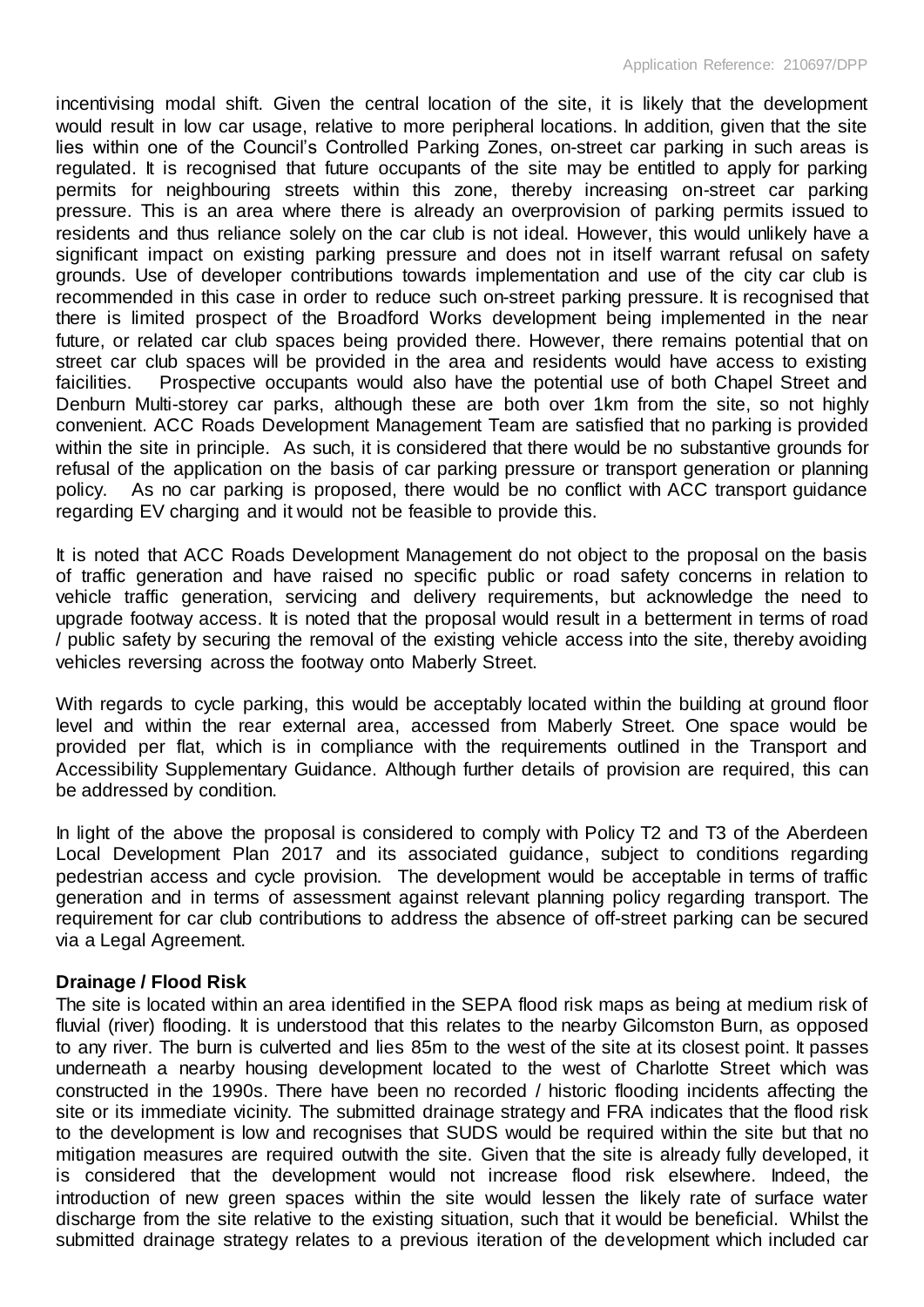parking and has been superseded, the design and delivery of SUDS on site can be addressed by suspensive condition, in accordance with the objective of ALDP policy NE6 and related SG. It is therefore considered that the level of flood risk affecting the site does not warrant refusal, although it is recognised that the requirement for SUDS may constrain the external landscape design.

#### **Other Technical Matters**

The design of the entry to the building has been amended to address concerns regarding its usability and attractiveness for occupants. The external entrance door / screen would be recessed 500mm from the pavement and the internal corridor width has been increased to 2m, thereby creating in effect a 2m space for pedestrians at the entrance point and increasing the space for manoeuvring at the entry / exit point. This is considered acceptable and raises no public safety concerns.

Whilst no connection to the district heating network is proposed, this is not a requirement of current planning policy / guidance. Proposed policy R8 within the PALDP states that heat networks are encouraged and supported. Such heating systems are desired in terms of sustainable design. However, the applicant has declined to amend the development to enable such connection and no network currently exists connecting to the site. As guidance referred to in this policy (i.e. Aberdeen Planning Guidance regarding Heat Networks and Energy Mapping) has yet to be published, the weight which can be afforded to that policy is limited. It would not therefore be reasonable to refuse the development on the basis that no connection to a heat network is proposed.

The revised bin store location and capacity is considered to comply with the expectations of ALDP policy R6 and related guidance. Adequate waste storage and suitable access would be provided on site as requested by the ACC Waste Service.

Provision of on-site renewable energy and water saving technology can be required by suspensive condition in accordance with the objective of ALDP policy R7. As the site lies within the city centre it is assumed that there is adequate existing phone reception and digital infrastructure such that no mitigation measures or new infrastructure is required to demonstrate compliance with ALDP policy CI1.

#### **Other Matters Raised in Objection**

It is noted that the site is not specifically identified as an opportunity site for development within the adopted or proposed local plans and proposed policy LR1 is not applicable in this case. However, not all windfall sites are included within such plans. This does not preclude the potential for residential development, which requires to be assessed against relevant planning policy. The acceptability of the development relative to ALDP policies D1, H2 and related concerns regarding design amenity, impact on neighbouring uses and overdevelopment / design concerns are assessed above. Road safety and transport / parking concerns are assessed above. Although no mix of dwelling types / sizes is proposed, as the proposed development is under 50 units, there is no conflict with policy H4. As the site does not lie within a H1 area it does not require to be assessed relative to that policy. The technical matters of contamination, noise and refuse provision and related policy compliance are addressed above. Although it is alleged that there is a lack of demand for housing, this is contradicted by ACC housing service and affordable housing guidance and there remains a requirement to address the expectations of the city centre masterplan. As the proposal is not for Airbnb accommodation or other alternative commercial uses, it cannot be assessed as such. Lack of need for more flats is not a justifiable reason for refusal. Contamination concerns can be addressed via a site investigation / remediation strategy. As the development would not encroach onto adjacent garden ground, there would be no loss of such gardens and the reduced boundary wall height would improve the amenity of such land. The detailed treatment of the boundary walls and related security concerns can be addressed by condition. Impact on private views is not a material planning consideration. As the site does not lie within a conservation area and does not relate to a listed building it is considered that policies D6 Historic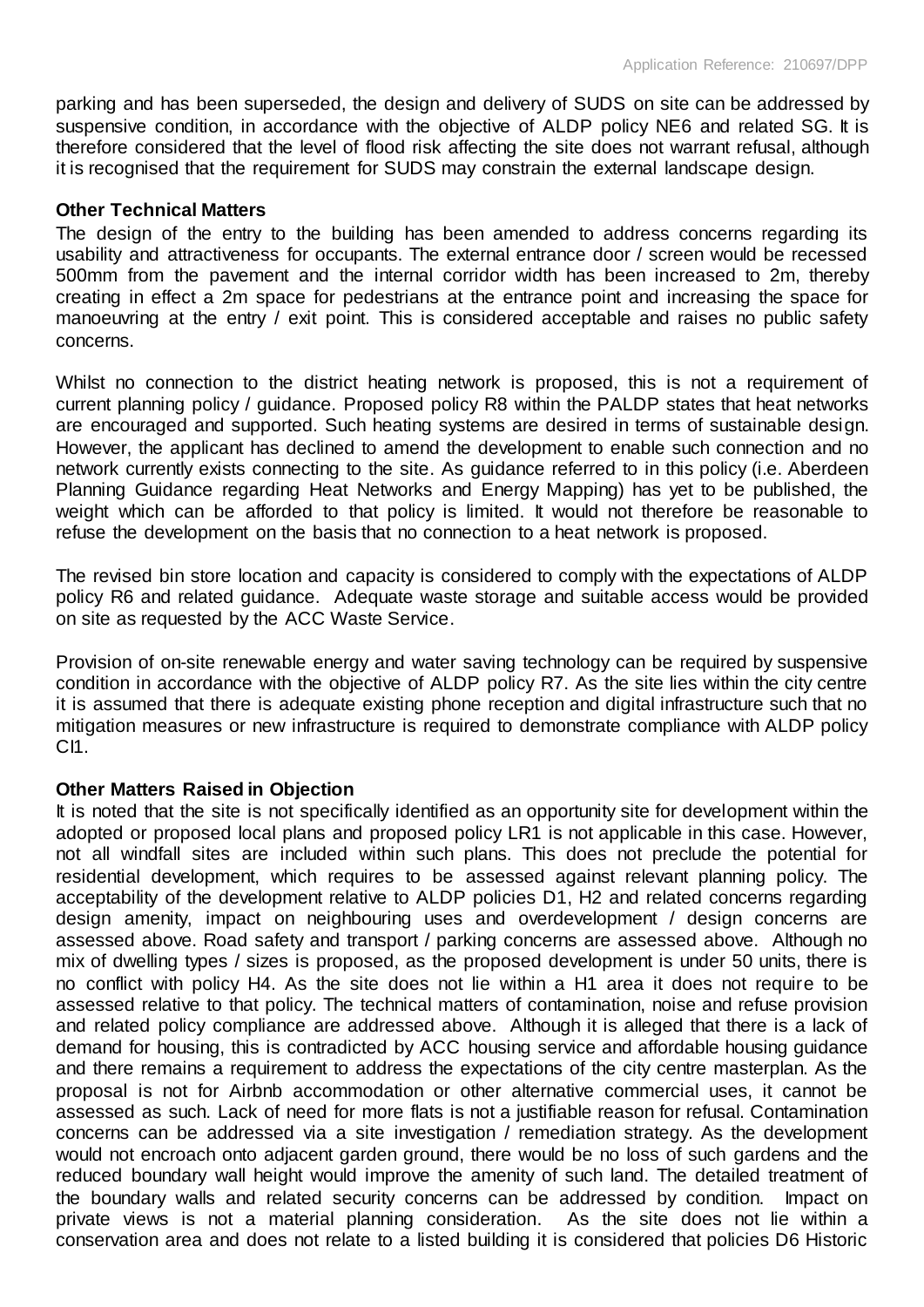Environment, D8 Windows and Doors are of limited relevance in this case.

Whilst the Community Council has expressed concern regarding the capacity and design of the bin store, the relevant Waste Service consultee has no concerns regarding the proposal. It is considered that the location of the store within the building would be convenient for both residents and for uplift via the street. Details of its ventilation can be secured by condition in order to preserve the appearance of the building frontage. Granite from the west elevation would be reused on the new frontage of the building. It is accepted that the height of building would result in additional shading of the public pavement and road, but this is not considered to warrant refusal. Structural stability concerns of the building would be addressed by Building Standards and are not a planning consideration in this case. Adequate neighbour notification has been undertaken in accordance with the statutory requirements. As the development is not a major proposal, there was no requirement for pre-application consultation or additional community engagement measures in this case.

#### **Proposed Aberdeen Local Development Plan**

In relation to this particular application, other than policy D2 and R8, the policies in the Proposed Aberdeen Local Development Plan 2020 (PALDP) substantively reiterate those in the adopted Local Development Plan and the proposal is acceptable in terms of both Plans for the reasons previously given. The tensions with proposed policies D2 and R8 are addressed above and do not warrant refusal.

#### **Heads of Terms of any Legal Agreement**

In order to address the matters raised by the developer obligations consultee, any approval would require to be deferred pending the conclusion of a legal agreement with the Council. Such agreement would be required to address contribution requirements towards healthcare facilities (£6,001), open space (£1,903), community facilities (£19,016) and car club contributions (£6,800). The agreement would also be required to restrict the timescale for implementation of the development or address the provision of affordable housing (see below)

#### **Time Limit Direction**

The application lies within the boundary of the city centre affordable housing waiver and thus potentially exempt from affordable housing requirements. As the applicant seeks permission for entirely mainstream housing, the development would be required to begin within 12 months of the date of the decision notice. As such, a time limit direction or related legal obligation may be applied to any grant of permission. The applicant has confirmed that the waiver should apply and thus a 1 year permission would apply in this instance.

#### **RECOMMENDATION**

Approve Conditionally & Legal Agreement

## **REASON FOR RECOMMENDATION**

The delivery of residential development on a disused brownfield site within the built-up area of the city which is accessible by public transport accords with the presumption in favour of development that contributes to sustainable development as set out in Scottish Planning Policy 2014.

The development is considered to be appropriate for this mixed-use area, whilst meeting the aims of the City Centre Masterplan and will have no adverse impact on the amenity of the area in terms of scale, siting, noise, overlooking, or overshadowing. As such, the development complies with Policy NC1 – City Centre Development – Regional Centre, Policy H2 - Mixed Use Areas, Policy D1 - Quality Placemaking by Design, Policy H3 - Density and Policy T5 - Noise within the Aberdeen City Local Development Plan 2017 (ALDP). Whilst there will be a loss of a traditional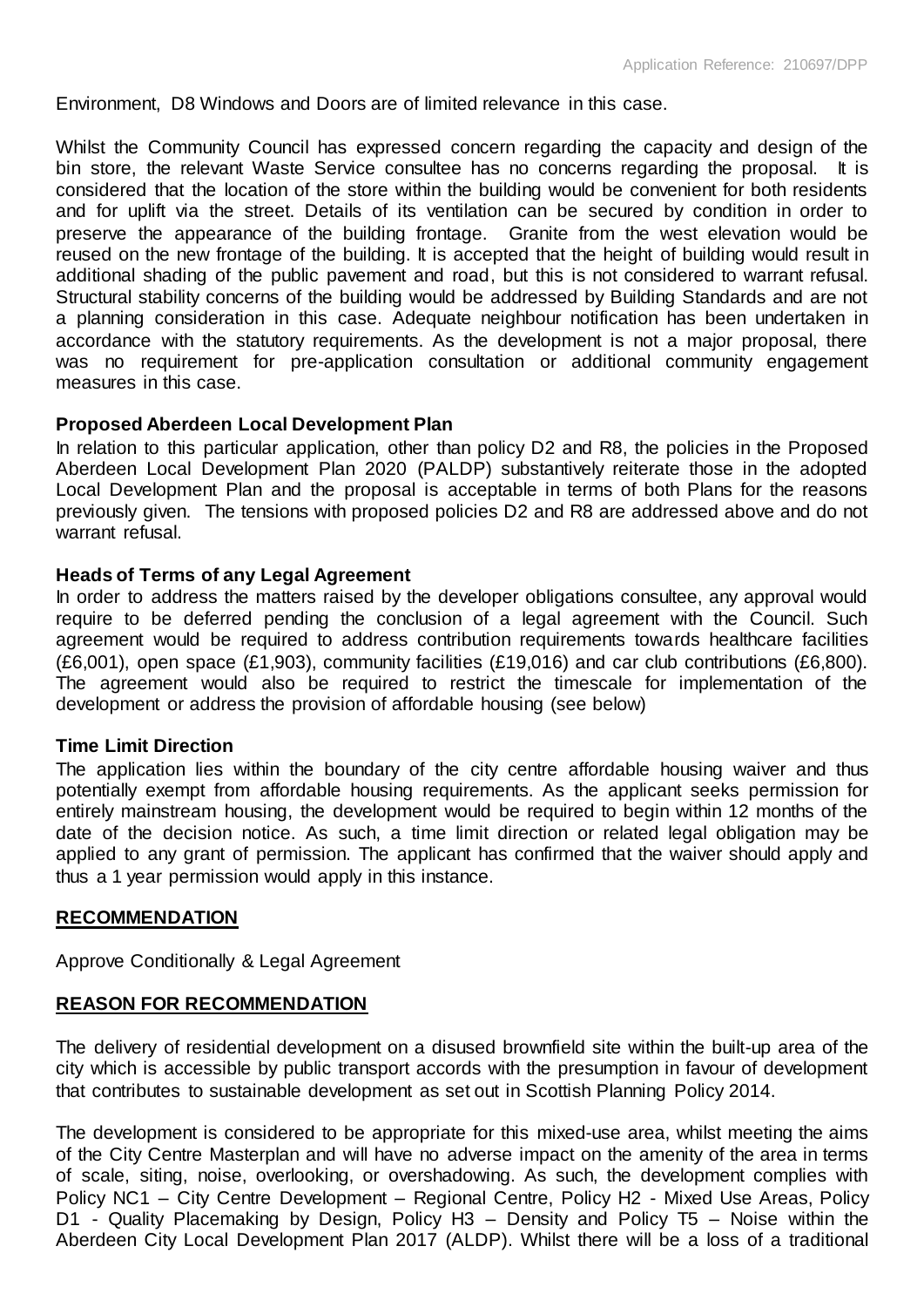granite building, it is considered that there is sufficient reuse of granite within the site for the development to be acceptable in terms of Policy D5 - Our Granite Heritage. Contributions are being sought and secured via a legal agreement in line with Policy I1 - Infrastructure Delivery and Planning Obligations. While no parking is provided for within the site, the site is in an excellent location for a variety of sustainable modes of transport as such the application in in full compliance with Policy T2 - Managing the Transport Impact of Development and Policy T3 - Sustainable and Active Travel. Whilst insufficient amenity space is being provided within the site, compensatory contributions are being sought for the enhancement of nearby City Centre open spaces and the development is in a good area to provide access to these. Such contribution is required in order to address the objective of Policy NE4 - Open Space Provision in New Development. Connection to public infrastructure is proposed and is acceptable and suitable drainage measures can be provided. While necessary mitigation measures are required to ensure there is no risk of contamination for future occupants, these will be conditioned, as such the proposal complies with Policy NE6 - Flooding, Drainage and Water Quality and Policy R2 - Degraded and Contaminated Land. Appropriate waste provision is being provided within the site. An energy / water efficiency statement will be required to be submitted via condition and the development is in a suitable location to provide modern digital connections. Therefore, the proposal complies with Policy R6 - Waste Management Requirements for New Development, Policy R7 - Low and Zero Carbon Buildings, and Water Efficiency and Policy CI1 - Digital Infrastructure.

Overall, the development is considered acceptable when assessed against all relevant policies of the Aberdeen Local Development Plan 2017 and applicable Supplementary Guidance Planning Obligations, Transport and Accessibility, Flooding, Drainage and Water Quality, Green Space Network and Open Space, Resources for New Development. The proposal would be complaint with the equivalent zoning and topic-based policies in the Proposed Aberdeen City Local Development Plan 2020 (PALDP). Although there would be tension with PALDP policies D2- Amenity and R7 – Heat Networks, this is not considered to warrant refusal. All concerns raised through submitted representations have been addressed and there is no material consideration which warrant refusal in this instance.

## **CONDITIONS**

## 1.Noise Assessment Mitigation Measures

The flats hereby approved shall not be occupied unless the specific noise mitigation measures have been installed in complete accordance with the Noise Impact Assessment carried out by AVAL (ref. 91407 rev. D) dated 12 Jan 2022, or such other mitigation measures as may be agreed in writing with the Planning Authority. The measures once installed, shall be retained in perpetuity. Reason: In the interests of the residential amenity of occupants.

## 2.Dust Management Plan

No works in connection with the development hereby approved (including demolition) shall take place unless a Dust Management Plan has been submitted to and approved in writing by the Planning Authority. Any mitigation measures highlighted within this plan shall be implemented and retained in full for the duration of the demolition process.

Reason: In the interests of existing residential amenity.

## 3. Contaminated Land

No works in connection with the development hereby approved (other than the demolition of the existing buildings) shall commence unless an investigation of the site has been undertaken in accordance with Planning Advice Note 33 'Development of Contaminated Land' and BS 0175:2011+A2:2017 - 'Investigation of Potentially Contaminated Sites – Code of Practice' and a report of that investigation has been submitted to and approved in writing by the Planning Authority. The investigation report shall include the following:

1. an investigation to determine the nature and extent of contamination;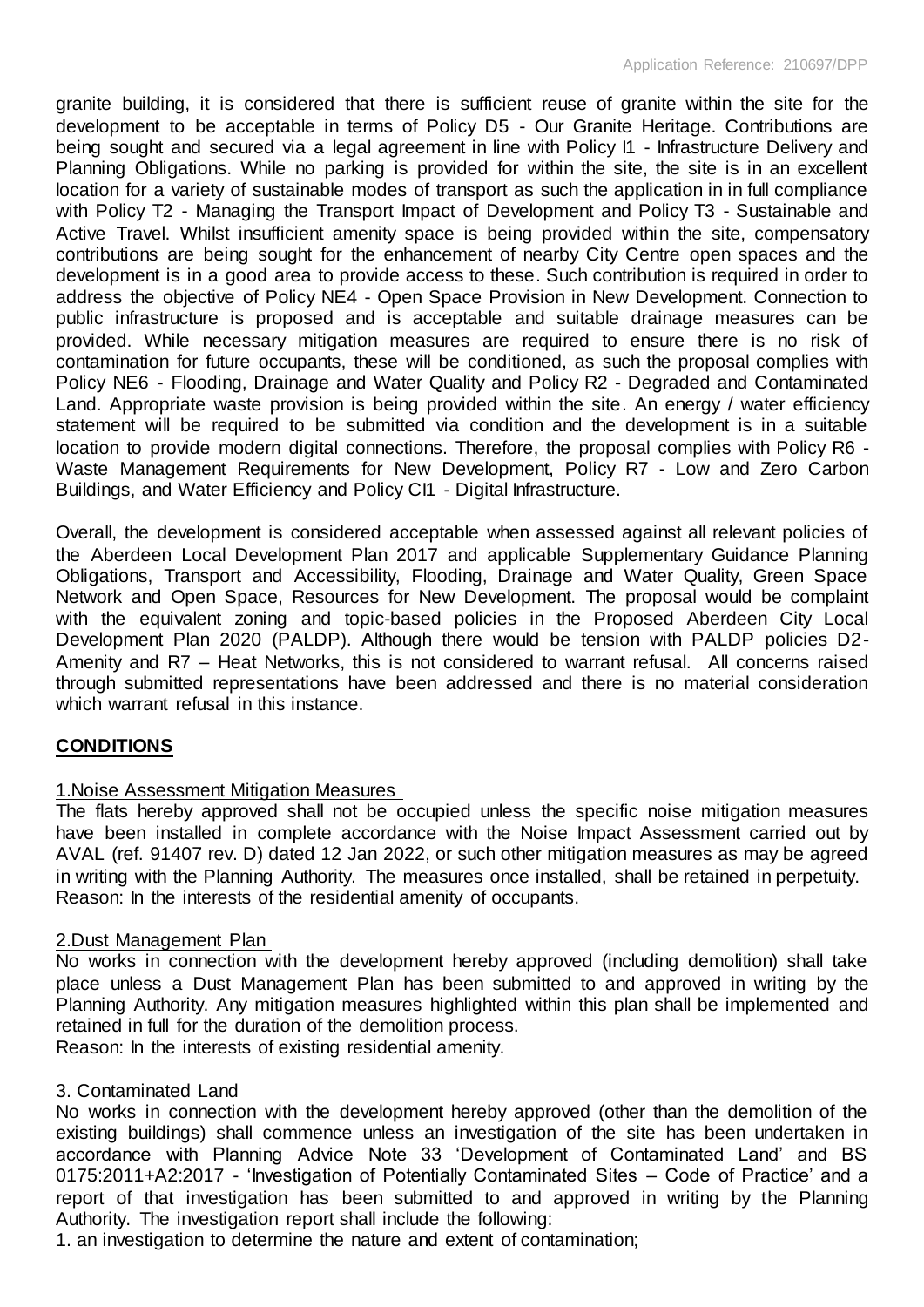2. a site-specific risk assessment;

3. a remediation plan to address any significant risks and ensure the site is fit for the use proposed; and

4. verification protocols to demonstrate compliance with the remediation plan.

Where it is determined by the site investigation report that remediation of the site is required no works in connection with the development hereby approved (other than the demolition of the existing buildings) shall commence unless a remedial scheme has been submitted to and approved in writing by the planning authority. The development hereby approved shall not be brought into use unless the approved scheme of remediation has been carried out in its entirety and a validation report has been submitted to and approved in writing by the planning authority. Any areas of hardstanding, clean cover or other such barriers within the application site boundary that are included within the approved scheme of remediation and are required to break one or more pollutant linkages shall be permanently retained as such and shall not be disturbed without the prior written approval of the planning authority.

Reason: In order to ensure any potential contamination of the site is dealt with appropriately in the interests of public and environmental safety.

## 4.Surface Water Drainage

No development shall take place pursuant to this permission unless the proposed surface water drainage system for the site has been submitted to and approved in writing by the Planning Authority. This shall include details of surface water SUDS measures and associated maintenance measures as required on site. The building hereby approved shall not be occupied unless the approved surface water drainage system has been implemented in full and is permanently retained thereafter in accordance with the approved maintenance scheme.

Reason: In order to ensure that adequate drainage facilities are provided, and retained, in the interests of the amenity of the area.

#### 5.Landscape and Amenity Space

No development pursuant to the planning permission hereby approved shall take place unless a detailed scheme of landscaping and amenity space for the site has been submitted to and approved in writing for the purpose by the Planning Authority. This scheme shall include details of the proposed grassed / herbaceous areas, areas of any tree/shrub / climbing planting including details of numbers, densities, locations, species, sizes, stage of maturity at planting and establishment / protection measures and management arrangements. All planting, seeding and turfing comprised in the approved scheme of landscaping shall be carried out in the first planting season following the completion of the development and any planted areas which within a period of 5 years from the completion of the development, are removed or become seriously damaged shall be replaced in the next planting season with others of an extent and species similar to those originally required to be planted, or in accordance with such other scheme as may be submitted to and approved in writing for the purpose by the planning authority.

Reason - In the interests of protection of the amenity of the area and ensure a suitable landscape treatment and amenity for occupants.

## 6. Carbon Neutrality / Water Saving

No development shall take place pursuant to this permission unless an Energy and Water Saving Statement for the building has been submitted to and approved in writing by the Planning Authority. The Energy Statement shall include the following items:

a) Full details of the proposed water efficiency measures and renewable technologies to be incorporated into the development;

b) Calculations using the SAP or SBEM methods which demonstrate that the reduction in carbon dioxide emissions rates for the development, arising from the measures proposed, will enable the development to comply with Policy R7 of the Aberdeen Local Development Plan 2017.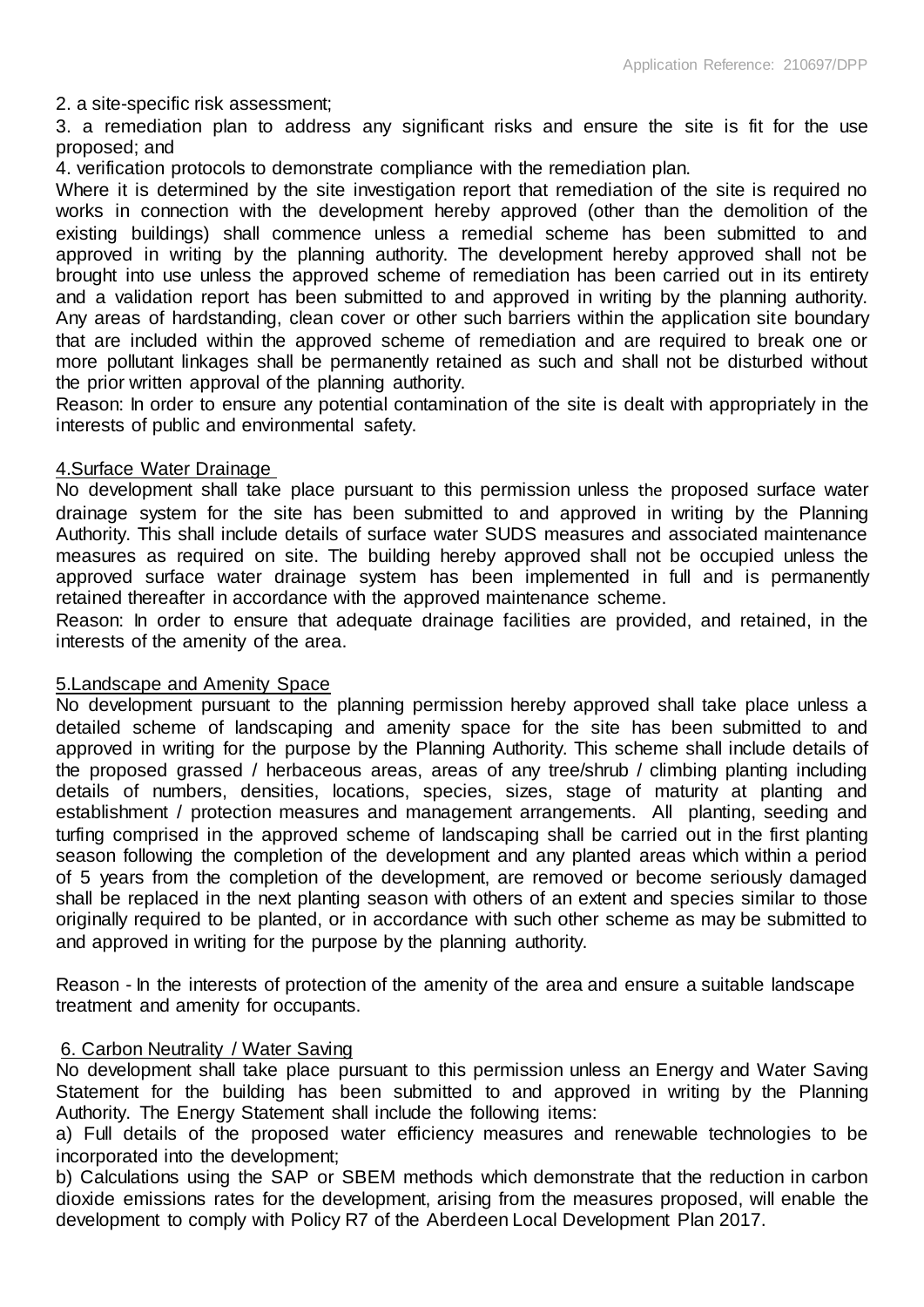The development shall not be occupied unless it has been constructed in full accordance with the approved details in the Energy and Water Saving Statement. The carbon and water reduction measures shall be retained in place and fully operational thereafter.

Reason: To ensure this development complies with the on-site carbon reductions and water efficiency required in Scottish Planning Policy and Policy R7 of the Aberdeen Local Development Plan 2017.

## 7. Cycle Store

No development shall take place pursuant to this permission unless details of secure cycle storage for occupants has been submitted to and approved in writing by the Planning Authority. The flats hereby approved shall not be occupied unless the cycle storage facilities as shown on drawing no. 3359 PL-05 C, or such other drawings as may be approved, have been provided and are demonstrated to be secure/lockable, via submission of such details.

Reason: In the interests of encouraging more sustainable modes of travel and the objective of ALDP policy T2.

## 8. Granite Re-use

No development shall take place pursuant to this planning permission, nor shall any demolition works commence, unless a scheme for the sensitive downtaking, storage and subsequent re-use on site of granite walling within the site has been submitted to and agreed in writing by the planning authority. Thereafter, the development shall be implemented in complete accordance with the approved scheme.

Reason: In order to secure appropriate re-use of granite within the development in accordance with the expectations of ALDP policy D5 and sustainability objectives.

### 9. Boundaries

No development shall take place pursuant to this planning permission, nor shall any demolition works commence, unless a detailed scheme for the retention and alteration of the existing granite boundary walls has been submitted to and approved in writing by the Planning Authority. The development hereby approved shall not be occupied unless such scheme as may be approved and the plot / boundary enclosures as shown on drawing 3359 -18, or such other drawing as may be approved in writing by the Planning Authority have been implemented in their entirety, unless otherwise agreed in writing.

Reason: In the interest of visual and residential amenity / privacy and to ensure a satisfactory finish of the development.

## 10. Construction Details

No development shall take place pursuant to this planning permission unless construction details of the proposed dormer windows; rainwater goods; external vents / ducts; entrance recess; the proposed zinc / blank infill panels and the window / door reveals on the building facades, including detailed cross sections demonstrating the relationship with masonry, have been submitted to, and approved in writing, by the Planning Authority. For the avoidance of doubt all ventilation pipes and services shall be directed to the rear of the building / roof and any interventions on the granite façade shall be minimised. Thereafter the development shall be carried out in accordance with the details so agreed.

Reason: In the interest of visual amenity and to ensure a satisfactory finish of the development

## 11. Pedestrian Access

No development shall take place pursuant to this planning permission unless a detailed scheme for the removal of the existing redundant site access and footway reinstatement at the site frontage has been submitted to and approved in writing by the Planning Authority. For the avoidance of doubt, the existing granite kerbs shall be reused.

Reason: In the interests of encouraging more sustainable modes of travel and the objective of